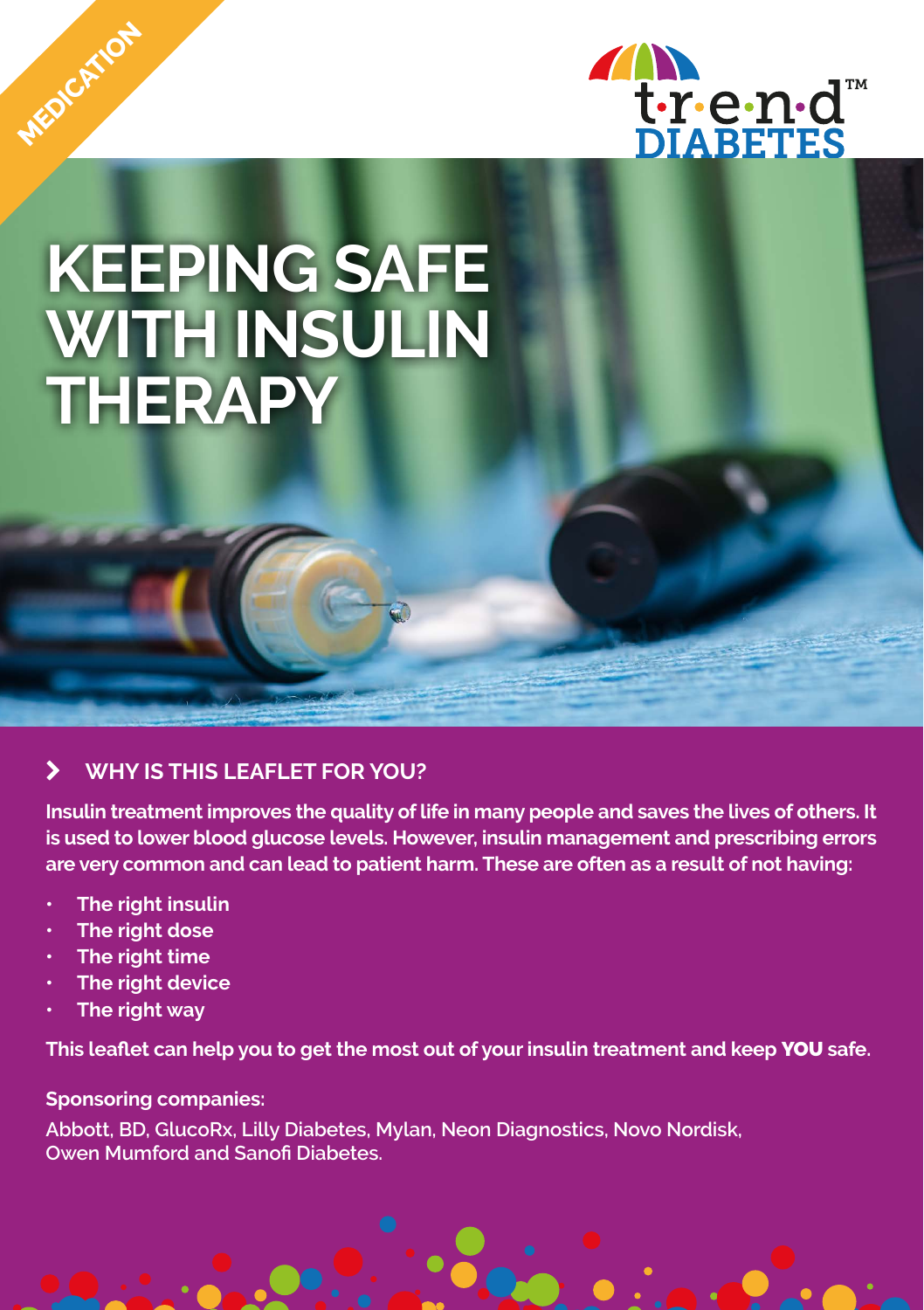## k **THE RIGHT PERSON**

Everybody's insulin requirements differ. How much insulin and how many injections you need each day will depend on a number of factors including the type of diabetes you have, your lifestyle and meal-pattern, how long you have had diabetes and whether you also take tablets and other non insulin medications to control your blood glucose levels.

Whatever your insulin regimen is, it is important to know the name or names of your insulin, the doses that you have been advised to inject, and the type of insulin device you use. You can then be sure that you have been prescribed and issued with the correct treatment. Always carry your insulin safety card with you to confirm this information.

Insulin can cause hypoglycaemia (low blood glucose level or 'hypos'). Make sure you know the symptoms of a hypo and carry fast acting glucose and a starch snack with you at all times.

### k **THE RIGHT INSULIN**

Over 30 different insulins are available in the UK so always check you have the correct one. Some work very rapidly, some very slowly. Some have similar names but very different actions. This table shows some insulin names that are often confused.

| Humalog with   | Humalog Mix 25 or Humalog Mix 50     |
|----------------|--------------------------------------|
| Humulin S with | Humulin I or Humulin M3              |
| Humalog with   | Humulin I or Humulin S or Humulin M3 |
| Novorapid with | Novomix 30                           |
| Levemir with   | Lantus                               |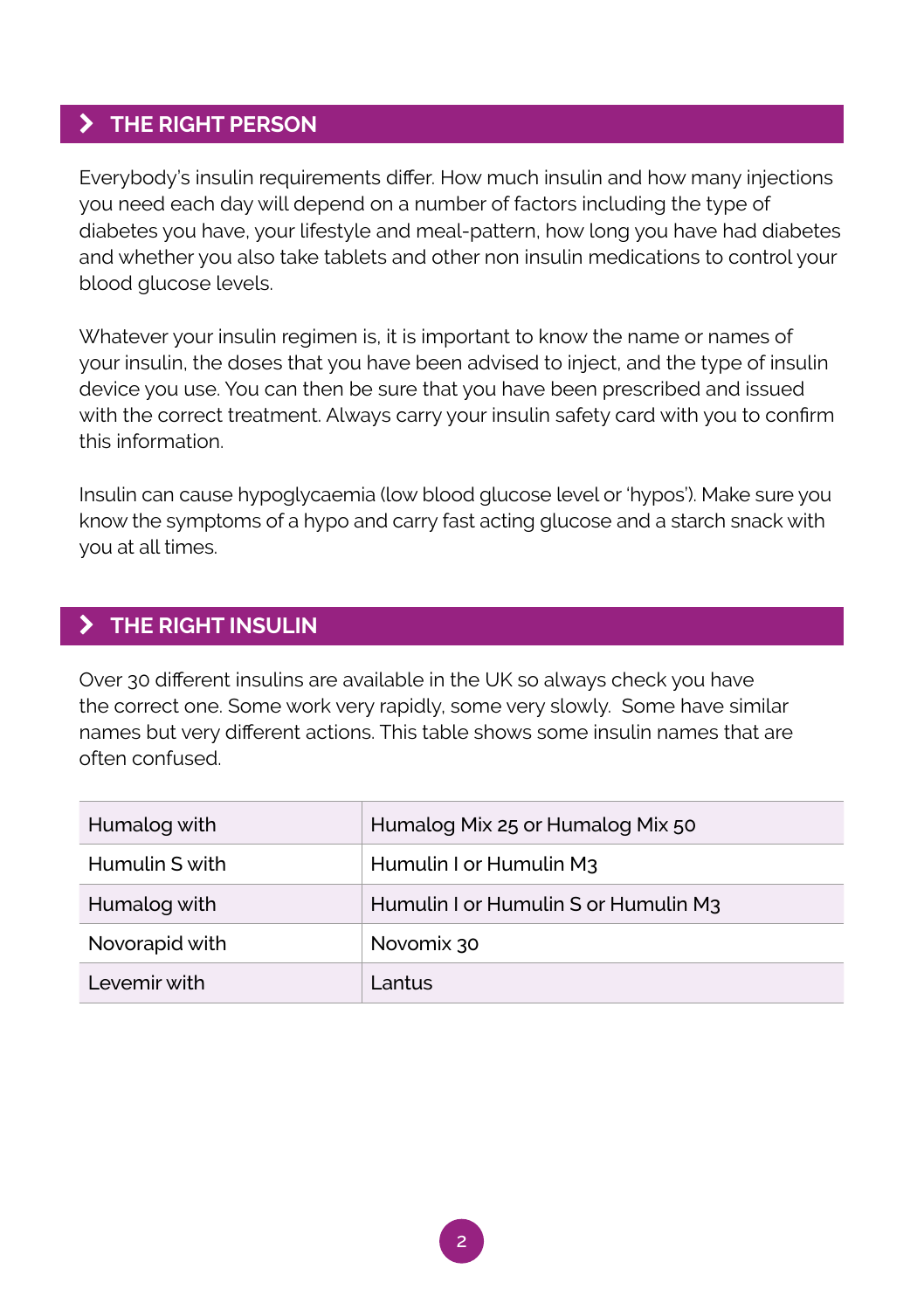#### **Mixed insulins:**

These are a mixture of rapid or short-acting insulin with a long-acting. They are usually given at breakfast and the evening meal time. The number after the name relates to the percentage of rapid/short-acting insulin in the mix (e.g. Insuman Comb 25, Humalog Mix 25, Novomix 30). They must be thoroughly re-suspended before each dose to ensure you inject the correct mixture.

There are also types of insulin mixed with GLP-I receptor agonists

- Xultophy (Tresiba insulin and liraglutide). **Do not** use more than 50 dose steps a day
- Soliqua 100/33 contains a combination of insulin Lantus and lixisenatide. **Do not** use more than 60 units of Soliqua 100/33 each day.

#### **Different concentrations:**

Until recently, all insulin was only available as 100 units per ml (u100). However, there are now a number of different concentrations of insulin:

200 units per ml (u200) is double the concentration of 100 units per ml

300 units per ml (u300) is 3 times the concentration of 100 units per ml



- **O** Always check the name and strength of insulin that you have been given before you leave the pharmacy.
- **Always carry your insulin safety card with you.**
- **2** Never use a syringe to withdraw insulin from a pre-filled pen device.

#### **Biosimilar insulins:**

These are manufactured copies of previously approved insulins. They are produced in the same way, have similar action to the original product, but are not identical. Biosimilar insulin has been seen to demonstrate the same safety profile and effectiveness as the original insulin. However, it cannot be used intermittently instead of the original insulin e.g using the original insulin one day and the biosimilar the next.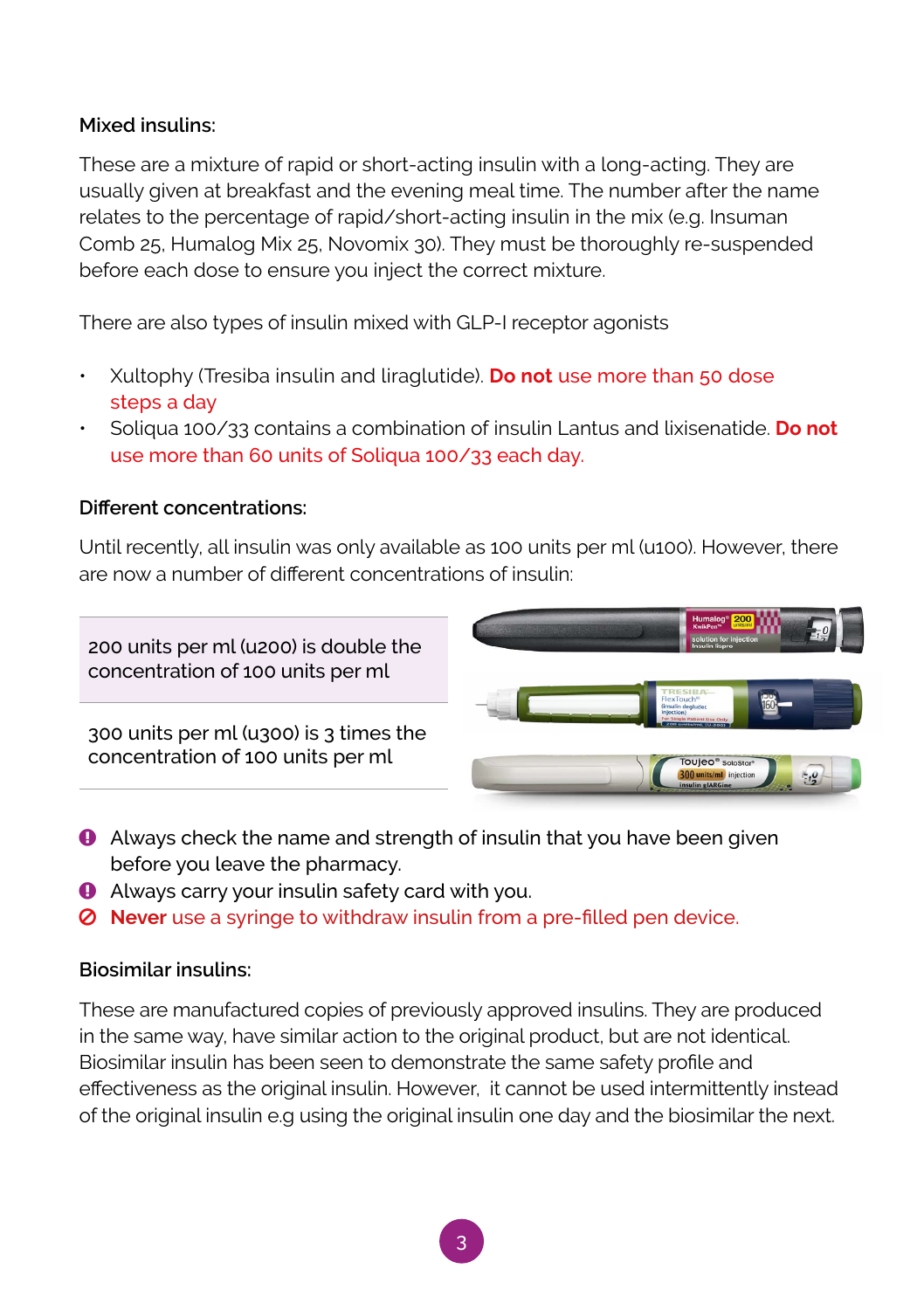#### **X** THE RIGHT DOSE

No single dose fits all: how much you need depends on your weight, type of diabetes you have, the amount of carbohydrate food (sugar and starches) you eat, activity levels and many other factors. Your doctor or nurse will advise you how much to inject or you may have attended an education course where you have learned how to adjust your insulin appropriately.

Testing your glucose regularly will help you and your doctor or nurse know if you are taking the correct dose for you.



There is no maximum dose for insulin but too much causes weight gain and increases your risk of hypos.

Insulin should always be prescribed with a number followed by "units" (e.g. 20 units). If "units" is abbreviated to "u", the "u" can be mistaken for an "0" and you or somebody giving you the injection will give the wrong amount of insulin.

#### **THE RIGHT TIME**

Some people need to take insulin with or just after food; others up to 30 minutes before food, and some at bedtime. Please check with your doctor or nurse when you should take yours.

If you are admitted to hospital and are well enough, ask to keep your insulin with you so you can continue to give your insulin at the right time. If you can't give or keep your own insulin, don't be afraid to ask staff when you need it. Many hospitals have key coded medication boxes , if your medication has to be locked away please ask staff if you could have access to one of these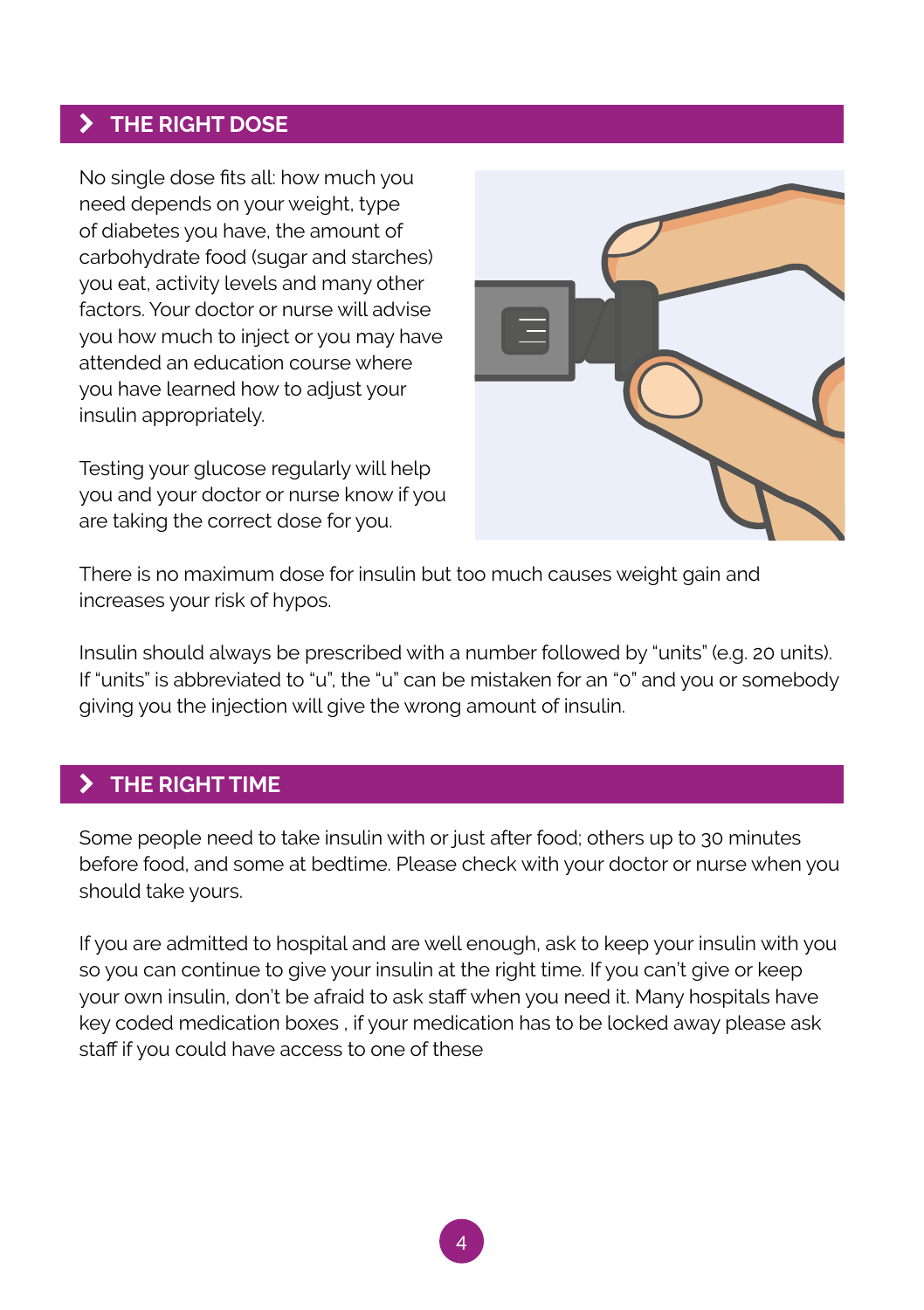# k **THE RIGHT DEVICE**

If you use syringes, you should always check that it is an insulin syringe. These should only be used to withdraw insulin from insulin vials. They must never be used to draw insulin from cartridges or pre-filled pens. Syringes are available in 0.5 ml (50 units) measured in single unit increments and 1ml (100 units) in 2 unit increments.

Insulin is available in cartridges for re-useable pens. The cartridge is replaced when empty. Always use the pen provided by the same manufacturer of your insulin so the cartridge fits correctly. Always keep a spare pen in case of breakage.

- **B** Be aware that with some devices one click may not represent 1 unit. For example with Novo Echo and Lilly HD devices one click is half a unit, whilst with the Sanofi DoubleSTAR device one click is 2 units.
- **O** If you have poor vision your Dr or Nurse will need to check that you can use this device safely.

Pre-filled disposable insulin pens can be thrown away in household rubbish when empty, after the needle has been removed.

If you use an insulin pump, always keep cartridges and a pen, or disposable pens, in case of pump malfunction.

Needles for pens are available in several sizes. 4mm pen needles are suitable for everybody but some people choose to use 5 or 6 mm needles. Needles longer than 6mm can increase your risk of injecting into muscle which is painful and can cause hypos. Don't reuse needles as they quickly become damaged.

Make sure you dispose of needles in a 'sharps' bin according to local policy.

If a nurse or carer gives you your insulin, they should use safety needles or a safety insulin syringe to prevent accidental injuries to the giver of insulin.

 $\Theta$  Keep plenty of supplies especially if you are going on holiday: never run out of insulin!







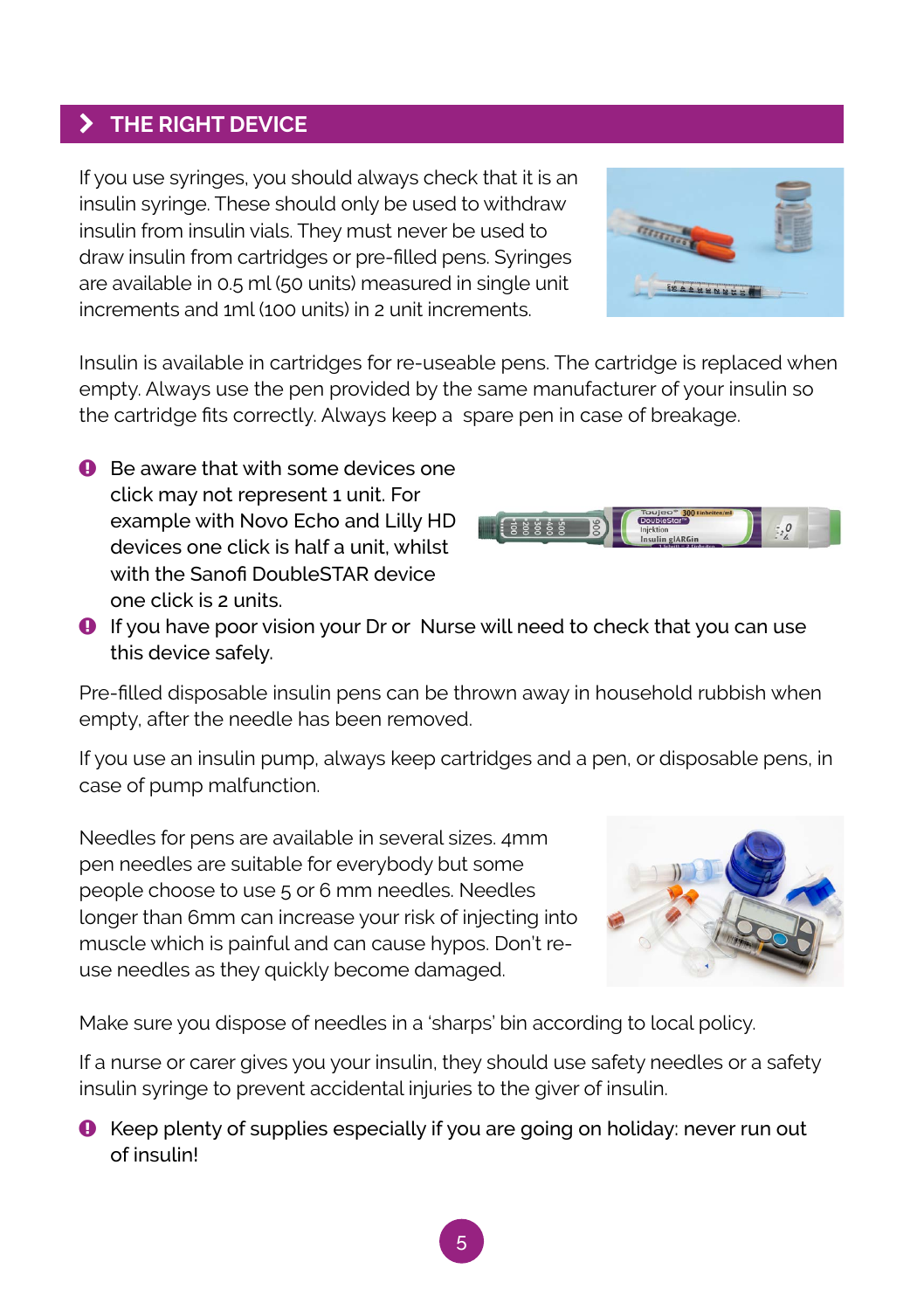## k **THE RIGHT WAY**

Insulin should be injected at a 90 degree angle. If you are using short needles, a skin-fold is not necessary unless you are very slim.

You can use the upper outer thighs, upper outer buttocks and abdomen as injection sites.

- **O** Never re-use needles. Re-using needles can be associated with pain, discomfort and risk of lipohypertrophy
- **Always use a new needle for** each injection

Always use a rotation system to ensure you don't overuse your sites



Vary the places you inject into to avoid the development of fatty lumps (lipohypertrophy or "lipos"). Lipos prevent insulin from being absorbed correctly and can make it difficult to control your glucose levels.



Your injection sites should be checked by your nurse as part of your annual diabetes review. You should also check your injection sites regularly to ensure lumpy areas are not forming. Avoid injecting into any lumpy areas

Always re-suspend insulin if it is a cloudy or mixed insulin by tipping and rolling the pen or vial 10 times **each** before every injection.

Store unused insulin in a refrigerator- it must not freeze. Insulin currently in use can be kept at room temperature for up to 28 days. Avoid direct sunlight or heat e.g. near radiators, fires or window sills.

Information about correct injection technique can be found at www.trend-uk.org - Injection Technique Matters Best Practice Guideline To Support Correct Injection Technique In Diabetes Care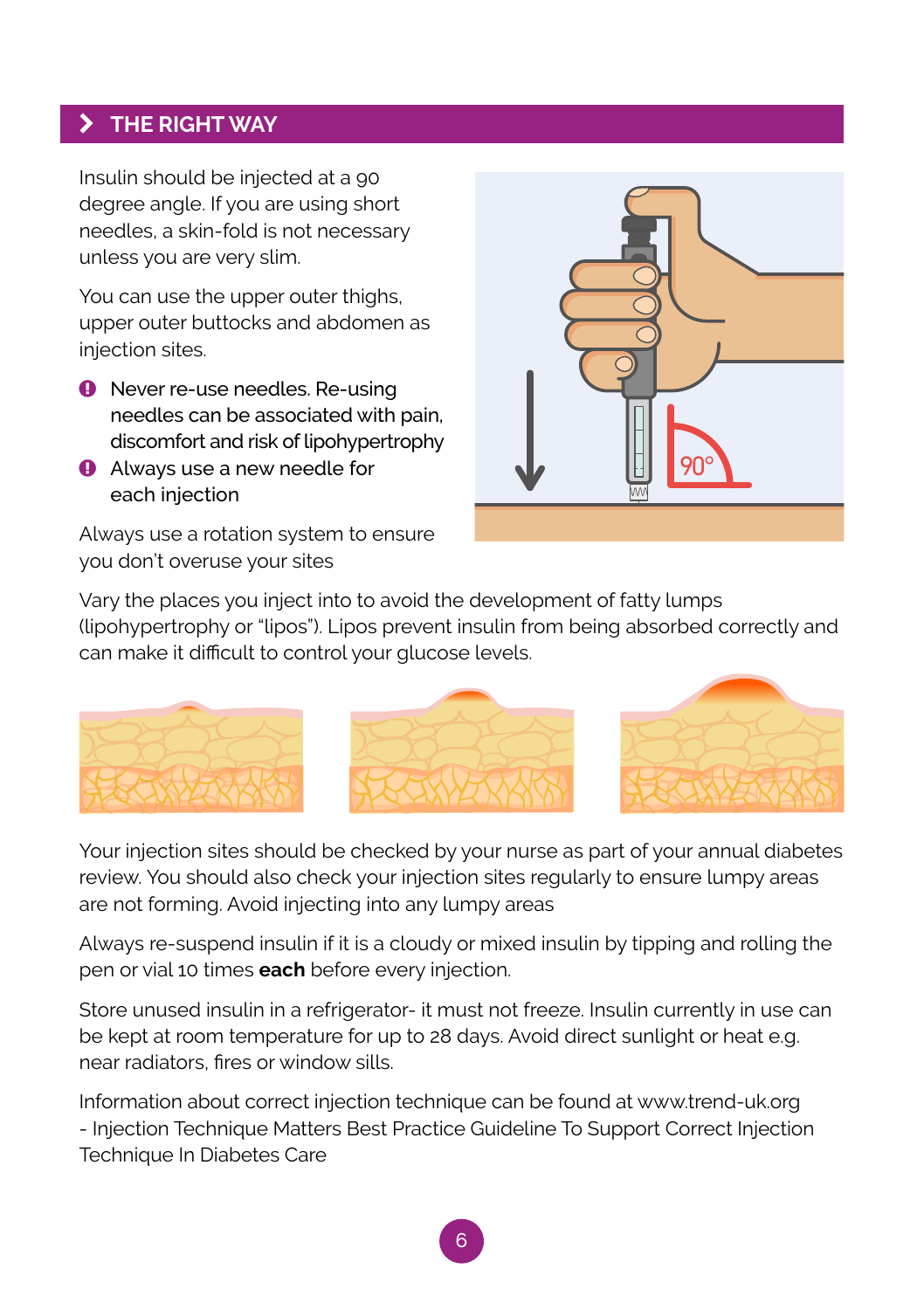## k **DRIVING AND INSULIN USERS**

You must notify the DVLA if you are an insulin user.

You must test your blood glucose, no longer than 2 hours, before driving.

Test every 2 hours on long journeys.

If your blood glucose is less than 4 mmol/l, treat the hypo and do not drive for at least 45 minutes after you have recovered.

Your blood glucose must be higher than 5 mmol/L to drive. If between 4 and 5 mmol/l, have a starchy snack and wait until your blood glucose level has risen to above 5 mmol/L.

Always carry glucose, a starch snack and a glucose meter in the car. Test your blood glucose if you are involved in an accident to demonstrate hypoglycaemia was not a contributing factor.

If you feel hypo while driving, stop as soon as safely possible. Remove the ignition key to demonstrate you are a not in charge of a moving vehicle. Get out of the driver's seat if safe to do so. Treat the hypo. Do not drive for at least 45 minutes after recovery.

If you are a Group 1 driver and have more than one severe hypo (i.e. needing help from another person) in a 12 month period, you will need to surrender your driving licence.

Advice for Group 2 drivers is much stricter. See the DVLA website for more information.

Interstitial glucose monitoring systems (also known as Flash Glucose Monitoring Systems and Real-Time Continuous Glucose Monitoring Systems) can now be used for monitoring glucose at times relevant to driving Group 1 vehicles (not Group 2). Users of these systems must also carry finger-prick capillary glucose testing equipment as there are times when a confirmatory finger prick blood glucose level is required. See the INF 294 leaflet on the DVLA website for further details.